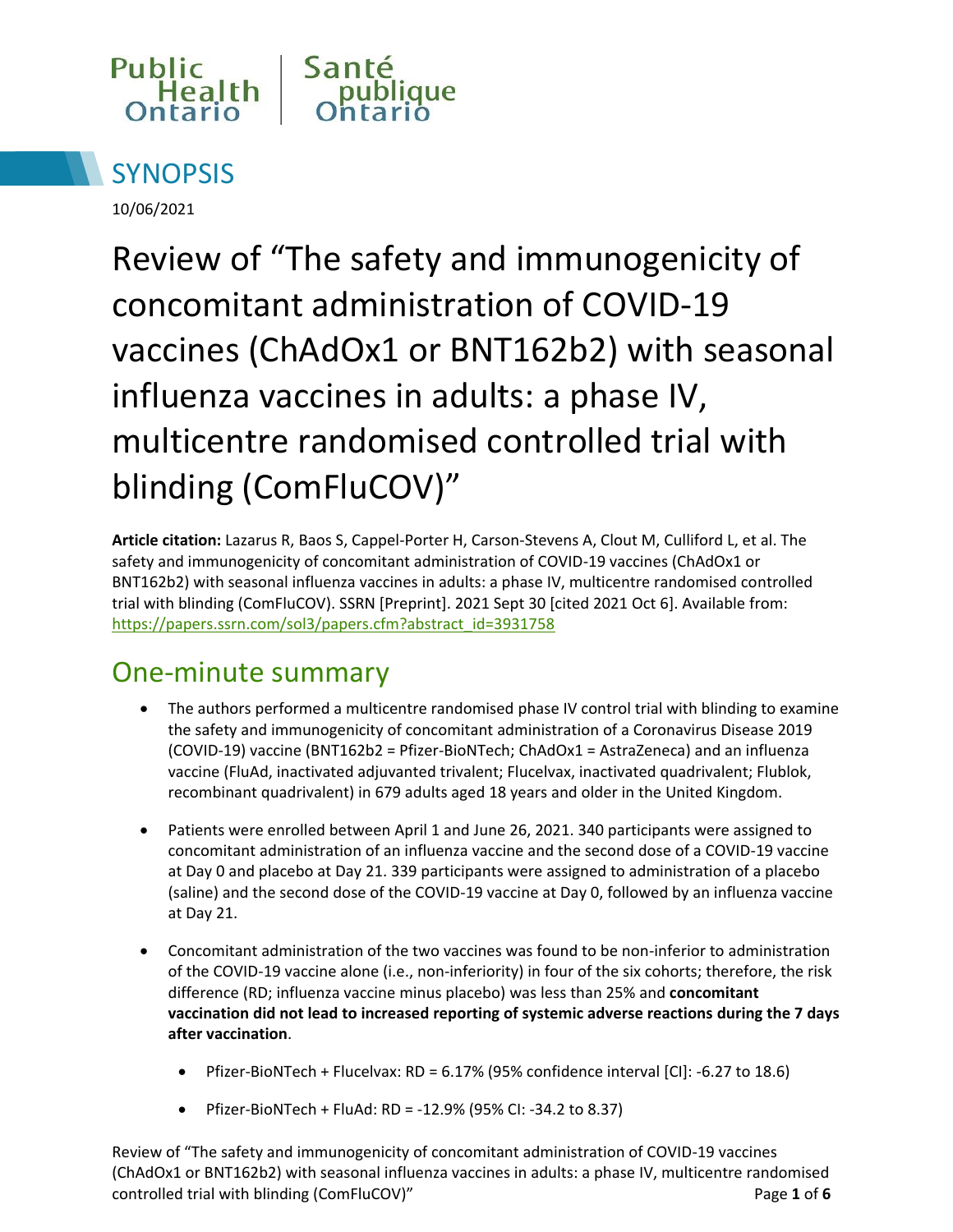- AstraZeneca + Flublok: RD = 2.53% (95% CI: -13.3 to 18.3)
- AstraZeneca + Flucelvax: RD =  $-1.29\%$  (95% confidence interval (CI):  $-14.7$  to 12.1)
- In the remaining two cohorts, the upper limit of the 95% CI exceeded 25% and did not meet non-inferiority. However, the systemic reactogenicity profiles were considered acceptable despite the upper limit of 95% CI just being exceeded.
	- Pfizer-BioNTech + Flublok: RD =  $6.75\%$  (95% CI: -11.8 to 25.3)
	- AstraZeneca + FluAd:  $RD = 10.3\%$  (95% CI: -5.44 to 26.0)
- Severe acute respiratory syndrome coronavirus 2 (SARS-CoV-2) anti-Spike protein IgG geometric mean units at 21 days after receiving Pfizer-BioNTech or AstraZeneca vaccines were similar between those who received concomitant vaccination or the COVID-19 vaccine alone in all cohorts. **Seroconversion ranged from 89–100% for the Pfizer-BioNTech vaccine and 79–93% for the AstraZeneca vaccine when given concomitantly with influenza vaccine or when given alone.**
- There were no significant differences in the haemagglutinin antibody inhibition (HAI) geometric mean ratios (GMR) for any of the influenza strains at 21 days after concomitant vaccination with a COVID-19 vaccine compared to receiving the influenza vaccine alone in the Flucelvax and FluAd cohorts or in the cohort that received AstraZeneca + Flublok. In the Pfizer-BioNTech + Flublok cohort, the geometric mean titres (GMT) of A/H1N1 and both B strains were higher in concomitant vaccination compared to when Flucelvax was given alone. **Seroconversion rates ranged from 1–72%, with lower seroconversion rates in the FluAd cohorts compared to the Flucelvax or Flublok cohorts, and lower in influenza B strains compared to influenza A strains regardless of influenza vaccine used.**
- **Most reactions were mild or moderate during the study and rates of local and unsolicited systemic reactions were similar between randomised groups in each cohort.** Fever was the most commonly reported systemic reaction. There was a significantly higher proportion of individuals who reported local adverse reactions when the influenza vaccine was administered at Day 21 compared to those who received placebo. There was only one single serious adverse event following vaccination, in which the participant had severe headaches and visual disturbances requiring hospitalization (participant received AstraZeneca + placebo).
- **The authors conclude that concomitant vaccination raises no safety concerns and preserved the immune response to COVID-19 and seasonal influenza vaccines.** The delivery of both vaccines at the same time will reduce the burden on the healthcare services.

## Additional information

 Volunteers were eligible if they were ≥18 years and had received a single dose of the AstraZeneca vaccine in the preceding 56–90 days or the Pfizer-BioNTech vaccine in the preceding 28–90 days. Volunteers were ineligible if they received another vaccine in 30 days prior to recruitment, or immunoglobulins/blood products in the previous 3 months, had a history of allergy or reactions to any component of the vaccines, a bleeding disorder/continuous

Review of "The safety and immunogenicity of concomitant administration of COVID-19 vaccines (ChAdOx1 or BNT162b2) with seasonal influenza vaccines in adults: a phase IV, multicentre randomised controlled trial with blinding (ComFluCOV)" Page **2** of **6**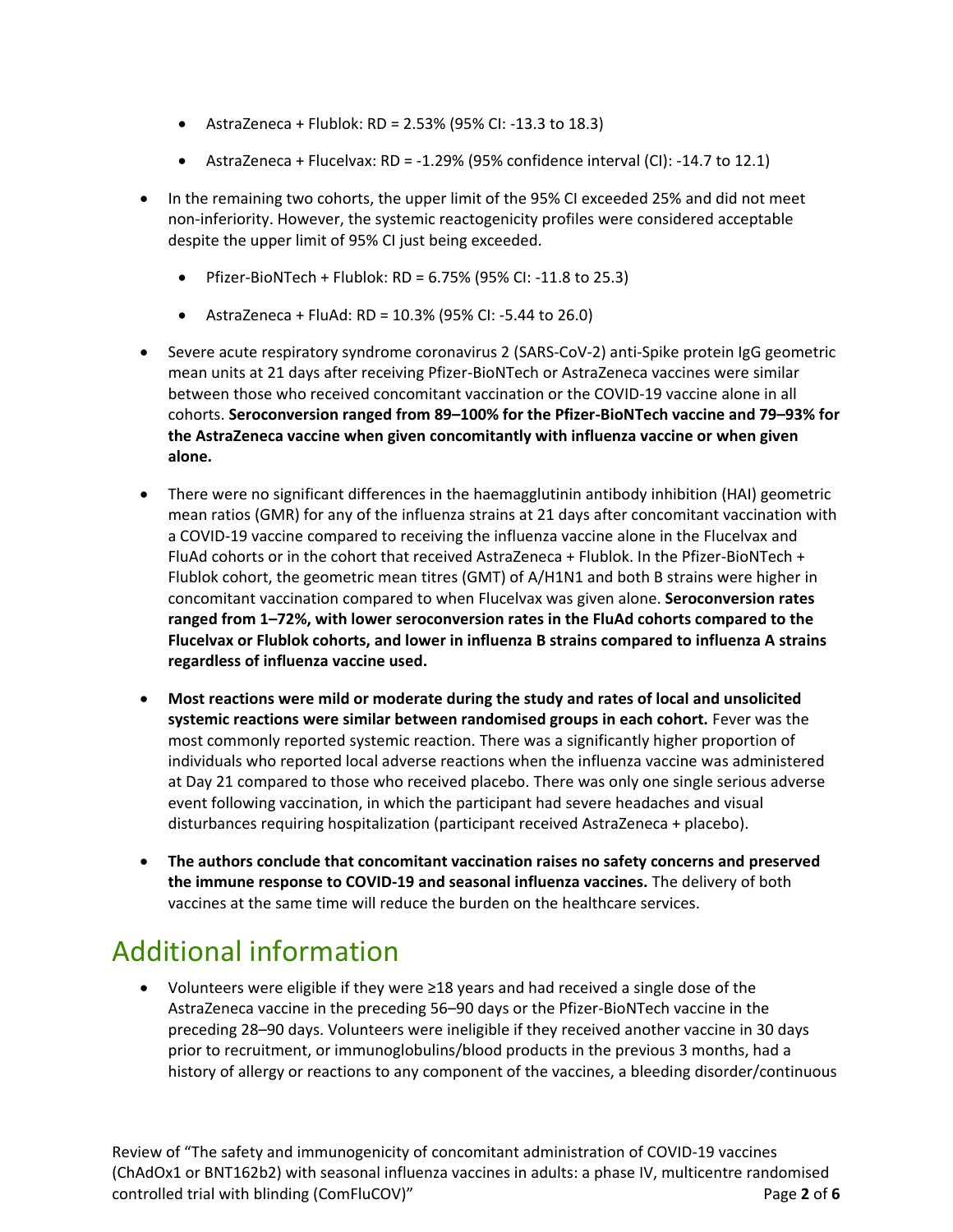use of anticoagulants, suspected or known drug or alcohol dependence, or progressive neurological disorders.

- The influenza vaccines used in the trial were from the 2020/21 season and contained influenza A strains (H1N1, H3N2) and influenza B strains (Yamagata, Victoria). The COVID-19 vaccine was given in one arm and influenza vaccine or placebo given in the other arm.
	- FluAd (administered to those ≥65 years) is a trivalent, surface antigen inactivated influenza vaccine adjuvanted with MF59C (aTIV).
	- Flucelvax (administered to those <65 years) is a surface antigen, inactivated quadrivalent vaccine prepared in cell culture (QIVc).
	- Flublok (administered to those <65 years) is a recombinant quadrivalent influenza vaccine (QIVr).
- $\bullet$  The median age of participants by influenza vaccine type was Flucelvax = 51 years; Flublok = 52 years; and FluAd = 69 years. 58.5% (397/679) of participants were female, 92.3% (627/679) were white and British and 40.6 % (276/679) were retired. Baseline characteristics (i.e., age, sex, body mass index, ethnicity, occupation, 2020/21 influenza vaccination status) of participants were similar across the two randomised groups within each cohort. The proportion of participants that received a seasonal influenza vaccine the previous winter ranged from 45–99%. Participants reported reactions daily using an electronic diary and recorded their temperature with an oral thermometer.
- **Primary outcomes were one or more solicited systemic reaction(s) in 7 days after vaccination (Day 0).** The solicited systemic reactions were fever, feverishness, chills, joint pains, muscle pains, fatigue, headache, malaise, nausea, vomiting and diarrhea.
- **Secondary outcomes were safety and reactogenicity as measured by: 1) solicited local reactions at Day 0 and Day 21 after vaccination, 2) solicited systemic reactions in the 7 days after vaccination at Day 21, and 3) unsolicited adverse events for the whole trial period.** The solicited local reactions were pain, tenderness, redness, warmth, itch, swelling and induration.
- Secondary immunological outcomes included: 1) HAI in sera collected at Day 0, Day 21 and Day 42 against the strains of influenza vaccine virus (H1N1, H3N2, Yamagata, Victoria) for the 2020/21 season; and 2) SARS-CoV-2 S-protein IgG in sera collected at Day 0 and Day 21 (anti-S IgG) using electrochemiluminescence immunoassay (ECLIA).
- Concomitant administration of the two vaccines was considered non-inferior to the COVID-19 vaccine alone if the upper limit of the RD 95% CI for the primary outcomes was less than 0.25 in both the intention to treat and the per protocol analyses.
- Qualitative outcomes included days of work lost (if employed) and acceptability to participants of future concomitant vaccine administration. 3.1% (11/365 employed) of participants reported 0.5–2 lost workdays following vaccination. 1.3% (9/670) of participants reported they would not be willing to receive concomitant vaccination in the future (COVID-19 vaccine alone, n=6; concomitant vaccines, n=3).

Review of "The safety and immunogenicity of concomitant administration of COVID-19 vaccines (ChAdOx1 or BNT162b2) with seasonal influenza vaccines in adults: a phase IV, multicentre randomised controlled trial with blinding (ComFluCOV)" Page **3** of **6**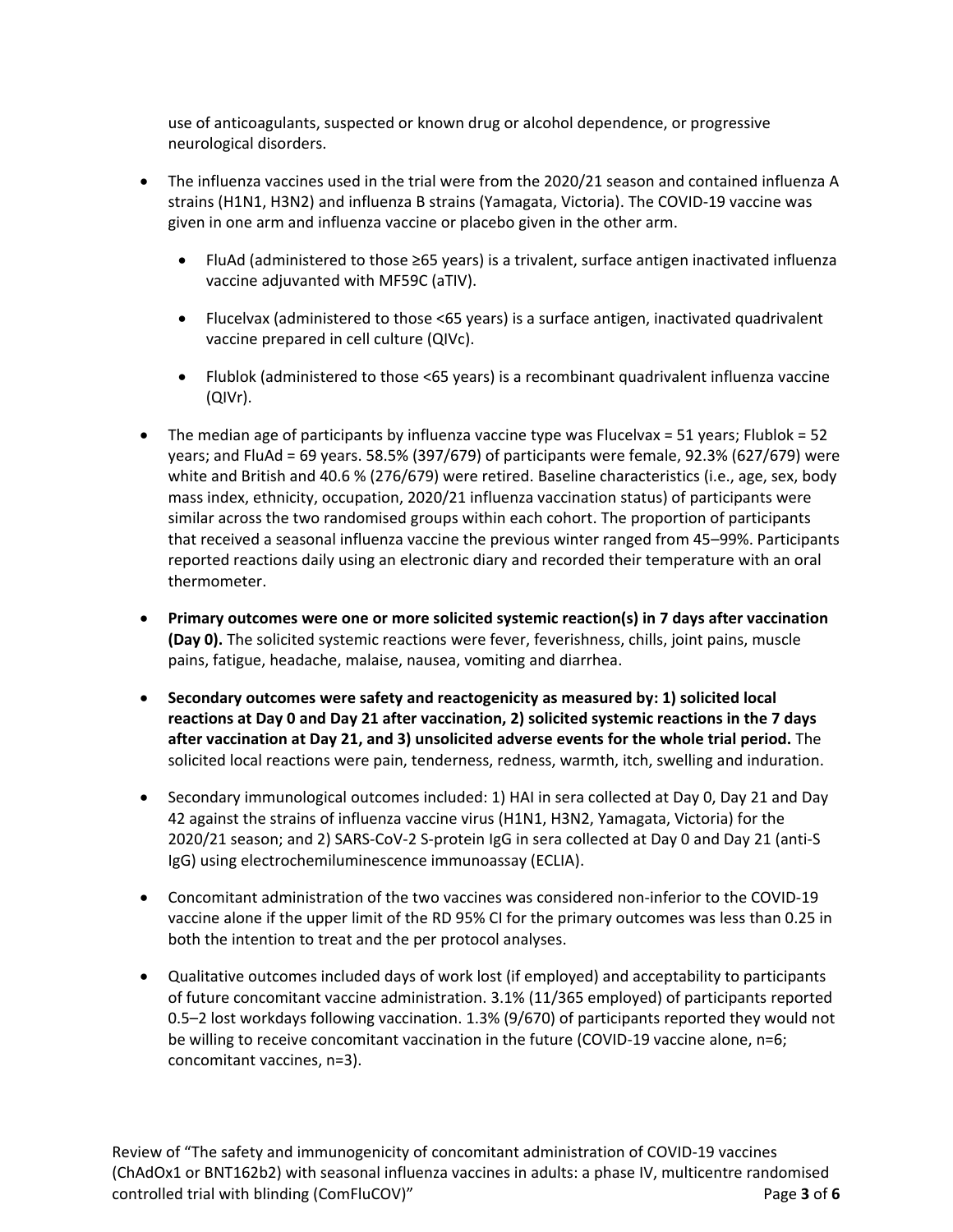- $\bullet$  Blinding was considered successful in the trial, as the bang blinding index (0 = perfect blinding; 1 = complete lack of blinding) for the group with concomitant vaccination was 0.33 (95% CI: 0.26– 0.40) and for the groups given the vaccines separately was 0.26 (95% CI: 0.19–0.33).
- **Amendments made to the study protocol:** 
	- Flublok was added after the start of recruitment, as the Department of Health and Social Care requested it.
	- The sample size was increased from 504 to 756 and the cohorts increased from four to six.
	- Participants were excluded if at risk of thrombotic events in April 2021, due to reports of thromboembolic events after receiving the AstraZeneca vaccine.

#### **Limitations:**

- The authors acknowledge that more research is needed to confirm the results in other vaccines, such as the Moderna vaccine, and in other seasonal influenza vaccines (i.e., live, attenuated or high dose).
- The two Flucelvax cohorts had less participants than planned and during the trial, potentially affecting the generalizability of the findings for this influenza vaccine.
- T-cell responses were not examined in participants; therefore, research is needed to assess the role of cell-mediated immunity following concomitant vaccination.
- For two of the cohorts, fewer participants were enrolled than planned in the Pfizer-BioNTech + FluAd (79/126, 63%) and Pfizer-BioNTech + Flublok (58/126, 46%) groups. The authors did not comment on whether these cohorts were sufficiently powered to detect a difference in their study.

### PHO reviewer's comments

- The study consisted primarily of older white participants, making the generalizability of the findings uncertain for younger adults and those from different racial backgrounds.
- For this trial, it will be interesting to see vaccine effectiveness results from longer-term followup for laboratory-confirmed infection outcomes (i.e., symptomatic infections, hospitalizations, deaths).
- We should note that as of May 11, 2021, Ontario stopped the administration of the AstraZeneca vaccine as a first dose but continued its administration as a second dose.
- The publicly funded influenza vaccines available for the 2021/22 in Ontario are the following which don't include the Flublok vaccine that was included in this study:
	- Quadrivalent Inactivated Vaccine (QIV) for ≥6 months of age (i.e., Flucelvax Quad)
	- Adjuvanted Trivalent Inactivated Vaccine (TIV-adj) for ≥65 years only (i.e., Fluad)

Review of "The safety and immunogenicity of concomitant administration of COVID-19 vaccines (ChAdOx1 or BNT162b2) with seasonal influenza vaccines in adults: a phase IV, multicentre randomised controlled trial with blinding (ComFluCOV)" Page **4** of **6**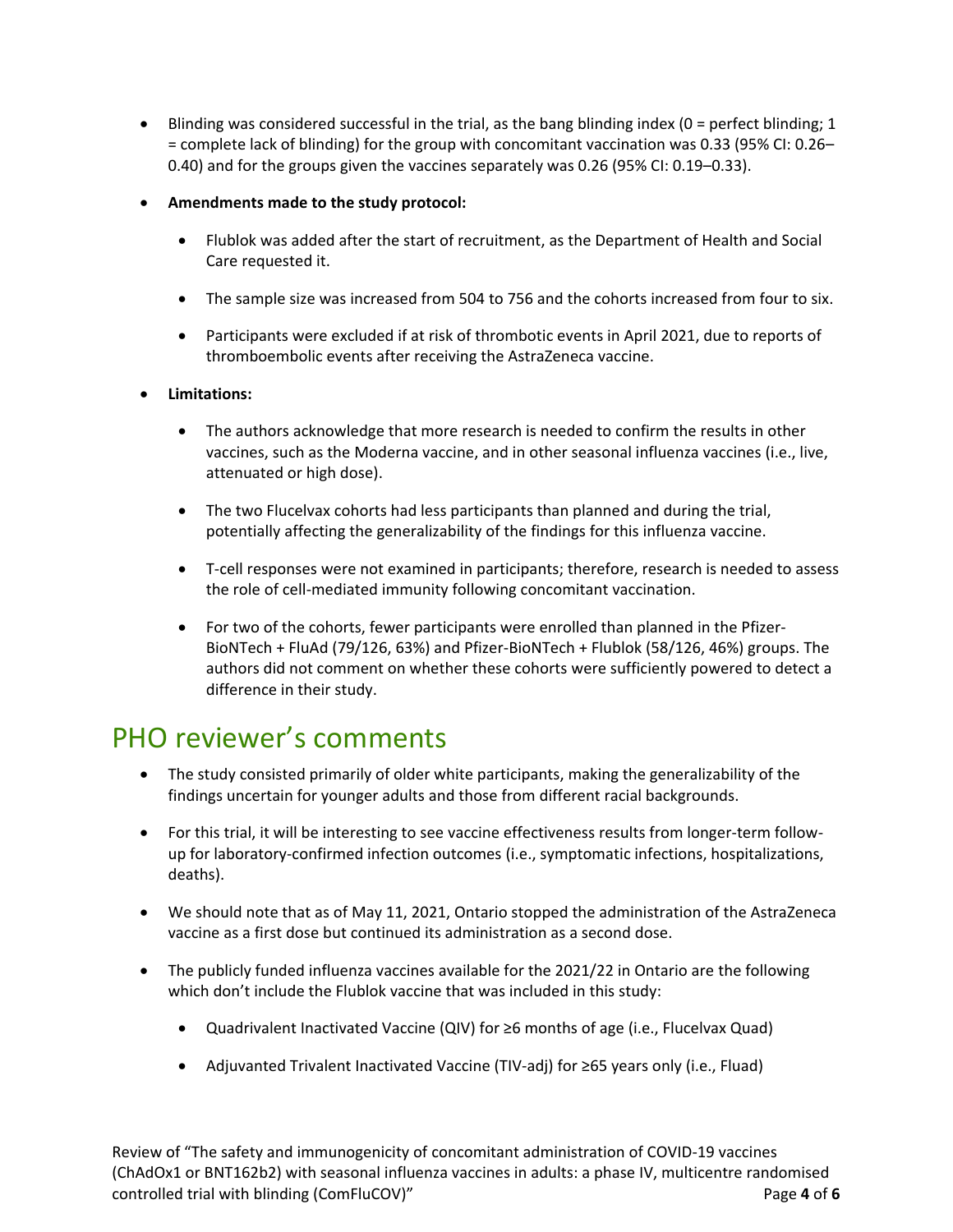- High-Dose Quadrivalent Inactivated Vaccine (QIV-HD) for ≥65 years only (i.e., Fluzone High-Dose Quadrivalent)
- A reminder from The Lancet should be highlighted "The findings should not be used for clinical or public health decision making and should not be presented to a lay audience without highlighting that they are preliminary and have not been peer-reviewed."